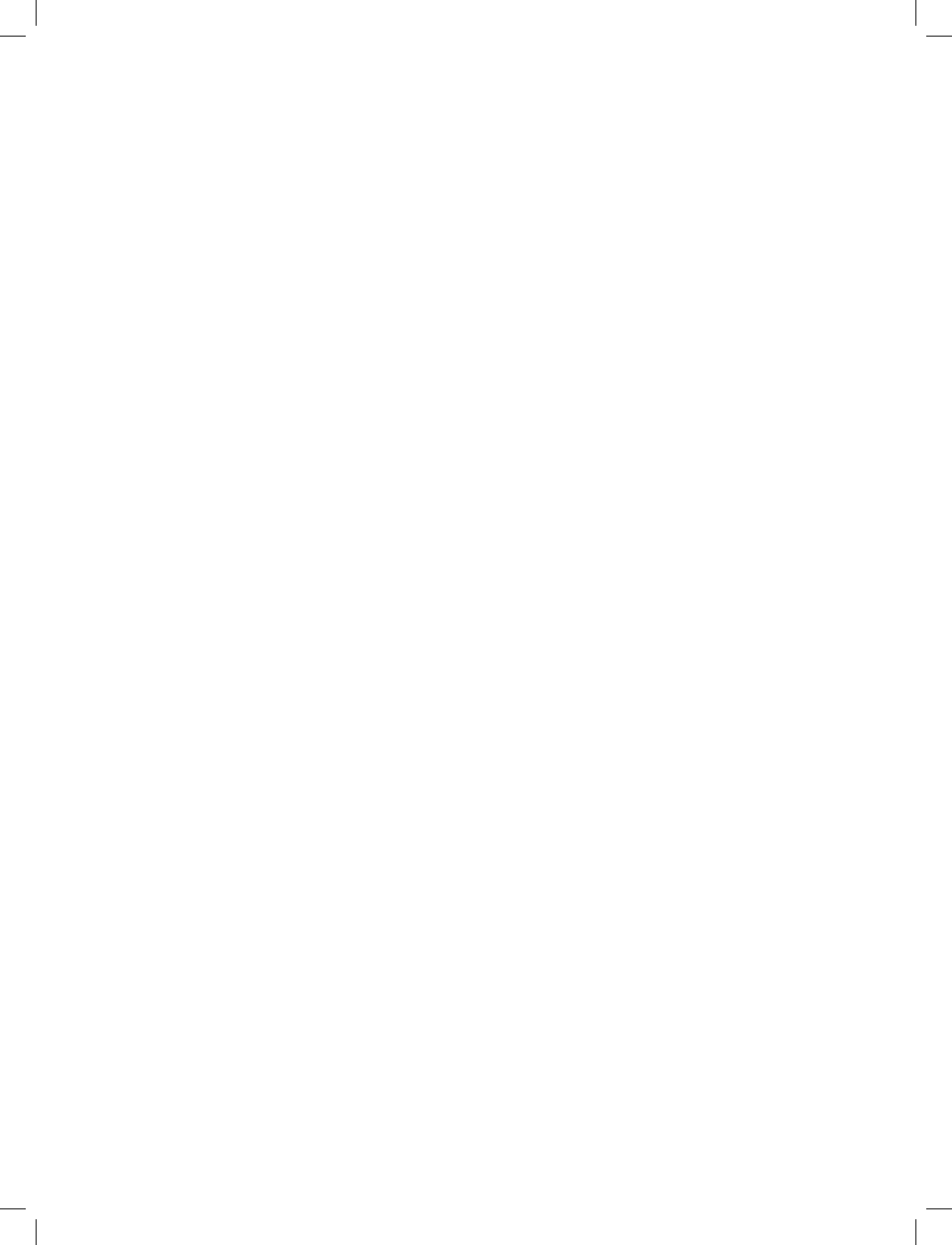### **I. Preface**

The 95<sup>th</sup> Indian Science Congress (January 03-07, 2008) held at the Andhra University, Visakhapatnam with the focal theme, "Towards knowledge based society using environmentally sustainable science and technology" takes us down the memory lane to the earlier one (63<sup>rd</sup> Indian Science Congress of January 1976) organized in the same venue. In the annals of the Indian Science Congress, it will remain indelible since focal theme based deliberations of national relevance were introduced for the first time in that Congress held at the Andhra University. The focal theme chosen for discussion in the 63rd Indian Science Congress by the then General President of the Indian Science Congress Professor M.S. Swaminathan and the author of the idea of introducing focal themes was "**Science and Integrated Rural Development"**. Needless to emphasize, Professor M.S. Swaminathan had, about decade earlier, harnessed the science of genetics and plant breeding to break the yield barriers and achieve dramatic yield increases in wheat, rice and other crops (this was referred to as "Green revolution" by William Gaud of the US Department of Agriculture. As the General President of the 63<sup>rd</sup> Indian Science Congress Professor M.S. Swaminathan emphasized that science and technology especially in developing countries should address the problems faced by the Society. In her Inaugural address, late Smt Indira Gandhi, the then Prime Minister of India said, **"The focal theme chosen for this year's science congress acknowledges that scientists are conscious of the unfinished tasks of their vocation".** She also emphasized the role of science in rural development by quoting Gandhiji,**" if the village perishes, India perishes too".** The 63<sup>rd</sup> Indian Science Congress also had the privilege of late C. Subramanian the then Union Minister of Finance addressing the scientists. He emphasized the need for *"the necessary understanding and imagination to harness science and technology in a constructive manner to benefit the (rural) masses".*

Today knowledge is power in the political, social and economic domains. Creation and dissemination of knowledge have become vastly accelerated today in the  $21<sup>st</sup>$  century than in 1976, when the Andhra University hosted the  $63<sup>rd</sup>$  Indian Science Congress. It is therefore appropriate that theme of the 95<sup>th</sup> Indian Science Congress was appropriately chosen as **"Towards knowledge based society using environmentally sustainable science and technology.**

The purpose of choosing a focal theme for serious deliberations in the Science Congress is to provide broad directions to the governmental policies. Indira Gandhi concluded her inaugural address at the Indian Science Congress in 1976 at Andhra University with a statement addressed to the then General President, " **I hope that your innovation in**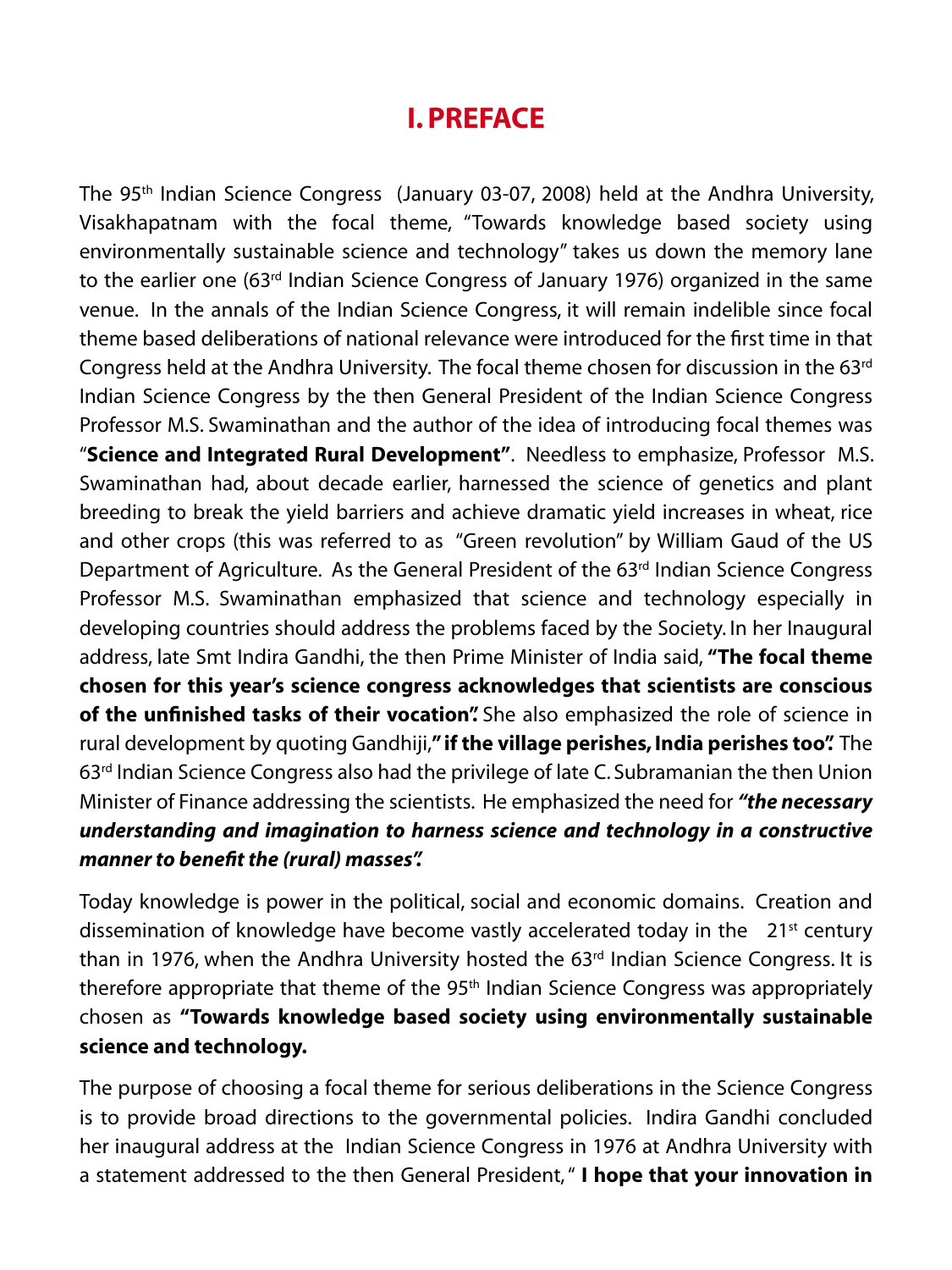#### **choosing a focal theme for the annual session and that the ever-relevant one of rural development will give added content and direction to governmental policies".**

It is also worth mentioning that the then Union Minister of Finance late Bharat Ratna C. Subramanian provided an ad-hoc budget allocation of Rs.15 crores to start implementing the major recommendations arrived at by the  $63<sup>rd</sup>$  Indian Science Congress of 1976 at the Andhra University. Thus, it also denotes a much closer working relationship between the Indian Science Congress and the Union government.

Some of the major recommendations of the 95<sup>th</sup> Indian Science Congress documented in this report pertain to several serious contemporary challenges (food and nutrition insecurity, depletion and pollution of surface and ground water, threat especially to agricultural productivity and production from climate change and sea level rise, etc.) These have also been raised by the Honorable Prime Minister Dr. Manmohan Singh and the Union Minister for Science, Technology and Earth sciences Shri Kapil Sibal in their addresses at the Vishakapatnam Science Congress. While a detailed report of the deliberations of the Science Congress will be published later, the present publication contains a brief description of a few **National Challenge Programmes,** which need urgent consideration and support.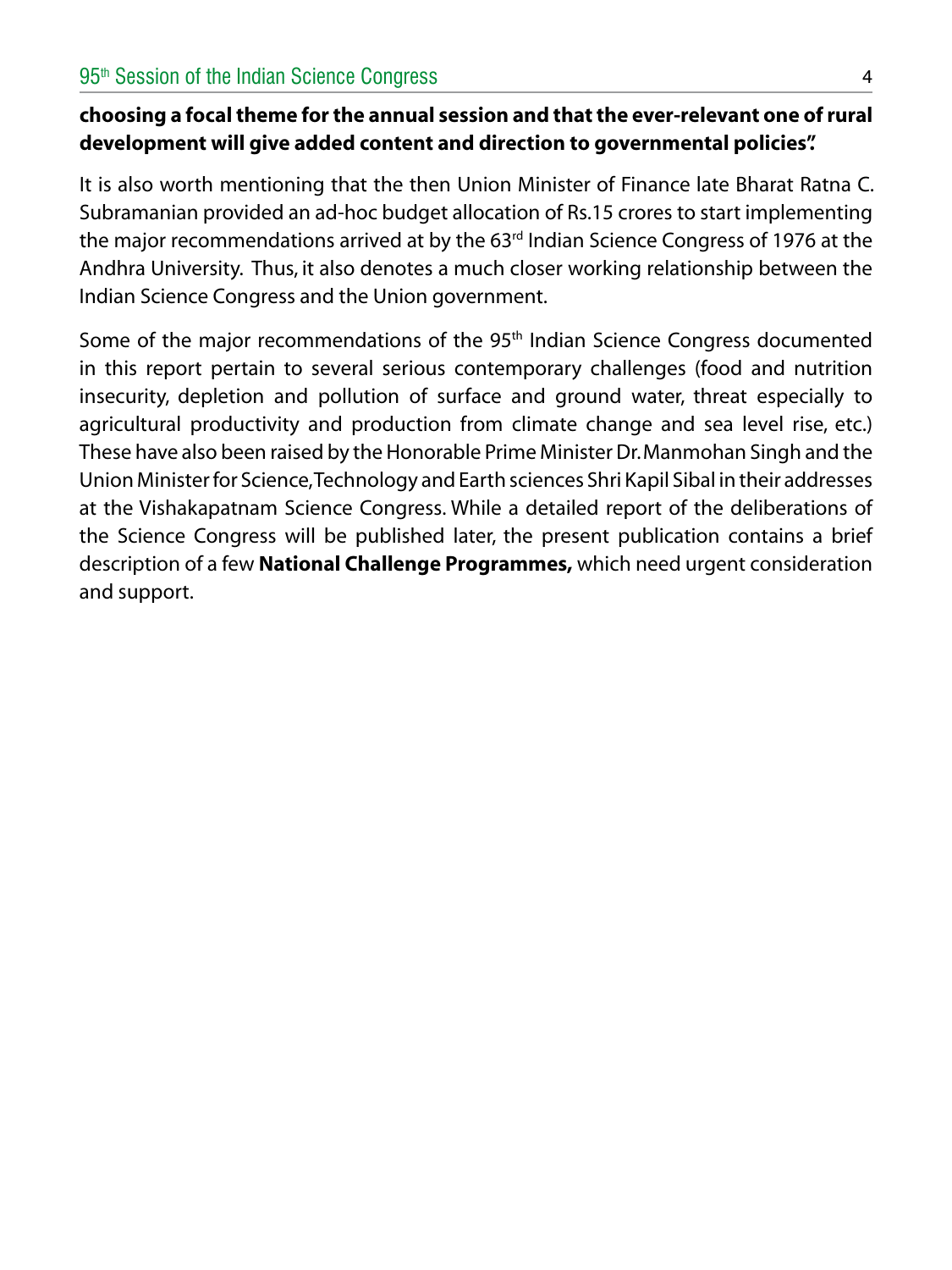### **II. Challenges Confronting the Nation**

#### **Prime Minister**



The Honourable Prime Minister of India, Dr. Manmohan Singh in his inaugural address, listed the following five major challenges for which application of frontier science and technology blended with traditional knowledge is needed on war-footing:

- (a) Food Production and utilization and conservation of water
- (b) Energy generation and utilization
- (c) Manufacturing technologies
- (d) Mass transport systems
- (e) Building and construction technology

About food production, his emphasis was on a second Green Revolution through ecofriendly pathways. He also noted that climate change and sea level rise would exert adverse impact on sustainable development, particularly on agriculture and rural livelihoods. The response using science and technology must also **"grapple with issues of sustainability, equity and efficiency".** His challenge to the scientific community is the development and use of **"new technologies which will raise agricultural productivity and simultaneously prevent the degradation of the scarce land and water resources and in this process we must ensure that the productivity of our small and marginal farmers also increases".**

Application of knowledge for sustainable development is needed in energy conservation and the development of sustainable energy sources. There is an urgent need for clean coal technologies (an urgent priority) as well as development of solar, wind and biomas energy by the scientific, technological and business communities. We should also launch a small farmers' bio-energy revolution consisting of the following action plans.

- Biomass utilization through biogas plants and gasification
- Production of ethanol from sweet sorghum, sugarcane, and other appropriate plants
- Production of bio-diesel through *Jatropha* plantation

While considering the energy and emission of Greenhouse gases which lead to global warming and climate change, he referred to the relevance and significance of rapid and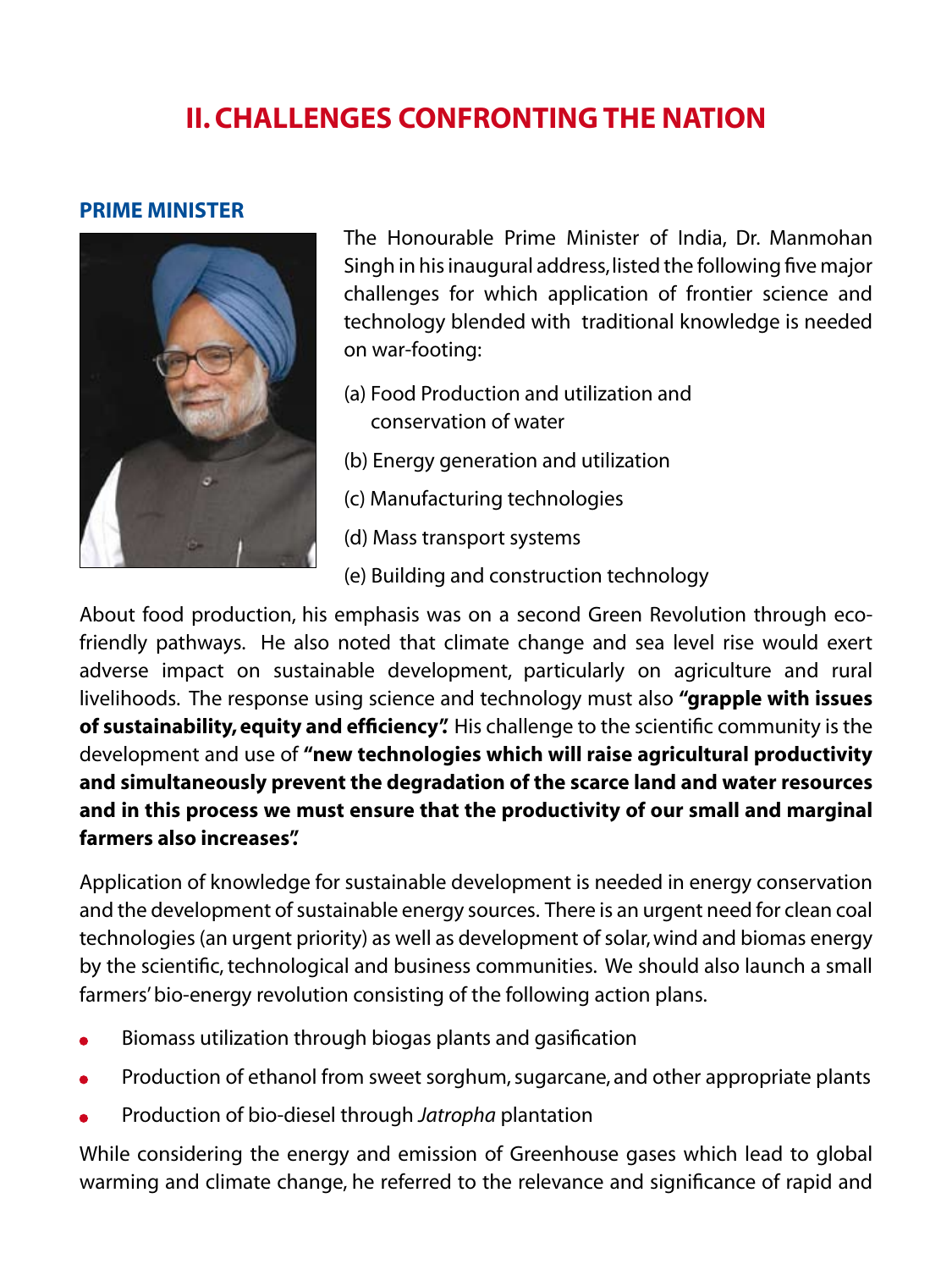convenient mass public transport. The challenge is to **"provide environment-friendly public transport solutions that are affordable by all"**.

He observed that the traditional building technologies were largely environmentfriendly but **"over the years a great of what is called modern building technology is environmentally ill-suited and unsustainable".**

Urban waste management including the management of hospital wastes is a serious problem, and science and technology must be harnessed in full measure to convert Urban wastes into wealth.

Restructuring and redesigning science and technology education and skill development to meet the needs of sustainable development and eco-friendly agriculture especially amidst various challenges such as degradation of natural resources, climate change and famine of rural livelihoods, have, therefore, become national priorities. Giving utmost importance to bring about a revolution in modern education, especially science education, the Prime Minister, Dr. Manmohan Singh called "**for making the year 2008 the year of revitalizing science education in India.**

The Hon'ble Prime Minister also suggested to the Indian Science Congress Association to constitute a Monitoring Group for each of the above said five major areas of challenges to see what new ideas this congress has thrown up in each area.

#### **Wake-up Call by the Union Minister for Science and Technology:**



The Hon'ble Minister for Science, Technology and Earth Sciences Shri Kapil Sibal delivered the keynote address. He elegantly brought out the serious set back to sustainable development by the unholy combination of prodigious consumption, unbridled monetization, untrammeled energy profligacy and global warming leading to climate change. He noted with deep concern that global and local climate may change faster than our ability to adapt. Stating that economic development needs energy, and thus the human poverty is directly related to energy poverty, he emphasized that

the availability of affordable, secure and environmentally responsible energy supply is key to reach the **Millennium Development Goals (MDG)** and to decrease the welfare deficit globally.

He pointed out that our technology inefficiencies lead to squandering an embarrassing amount of energy each in domestic, industrial and agricultural sectors. He asked the scientific community to develop clean, economically viable and renewable energy sources on the one hand, and develop highly energy-saving/energy-efficient gadgets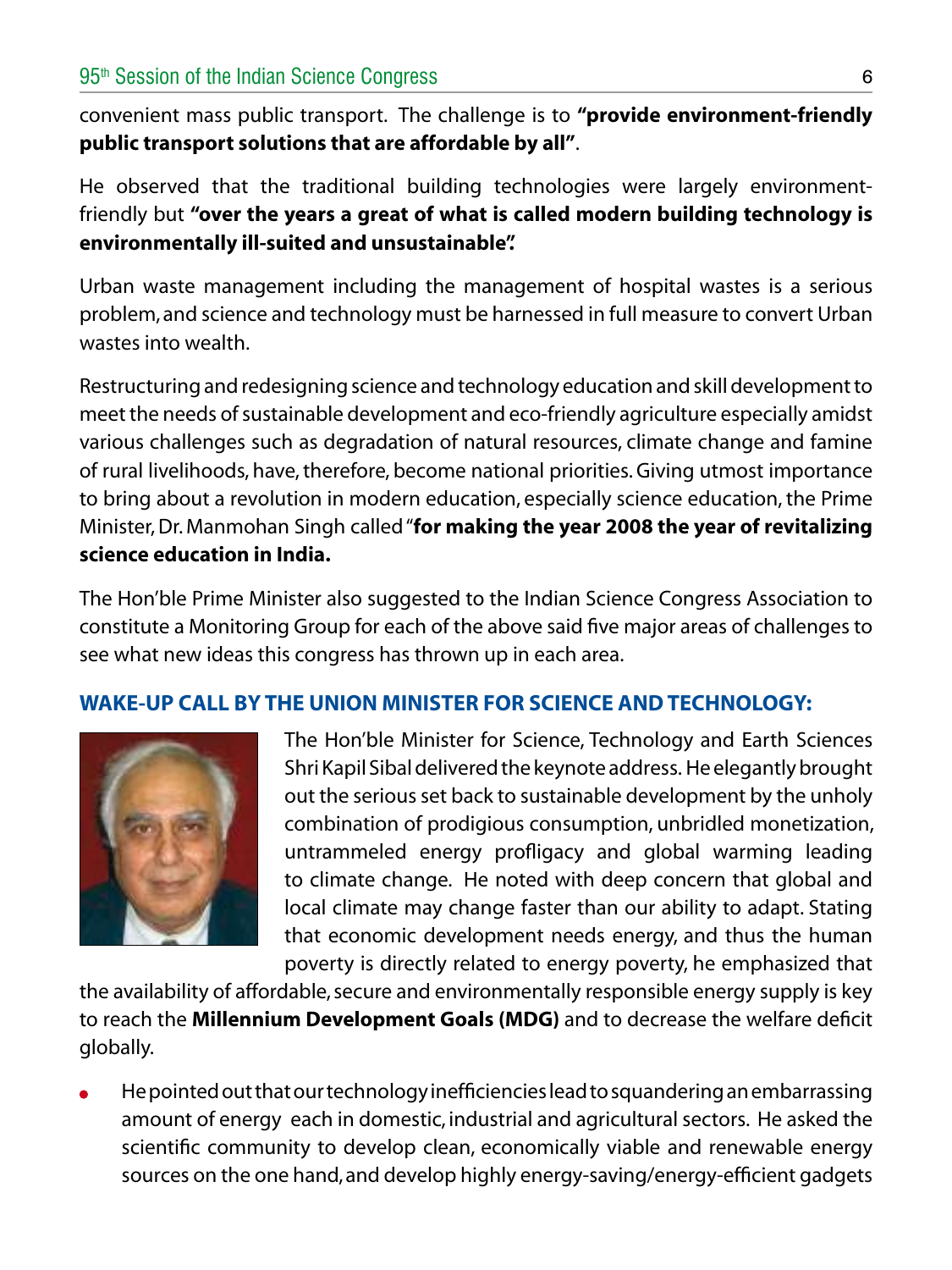for domestic, agricultural and manufacturing sectors, on the other.

- He also emphasized the need for the production of biomass and liquid fuels such as  $\bullet$ alcohol which have no greenhouse gas impact.
- He reminded the scientific community that little research has been conducted on how climate change will affect different parts of India, and what should be our response to it locally and nationally. He also emphasized that even a small increase or decrease in temperature could push down crop yields much further from what they are today. He stated, "Rain-fed agriculture in marginal areas, in semi-arid and semi-humid regions is mostly at risk and we could lose as much as 125 million tones of rain-fed cereal production".

Referring to about 63 million hectares of wasteland in India, he pointed out that the biofuel crops need very little water, and growing these in even one-third of the 63 million hectares of wasteland could yield about 20 million tones of bio-diesel.

He emphasized the need for the production of genetically modified *Jatropha* varieties with higher oil content, and optimal processing technologies.

He also referred to severe floods in some parts and drought in the other parts of the country. These could be related to climate change, but no one knows how exactly. Public awareness of climate change is still low and the scientific community should help to promote climate literacy in the country.

Shri Kapil Sibal further emphasized that the resource-poor, marginal farmers are much more vulnerable to flooding, soil erosion, drought and crop failure related to the climate change. He announced that a **Centre for Climate Change** (established within the campus of the Indian Institute of Tropical Meteorology (IITM) will address the scientific issues related to Global Warming and Climate Change.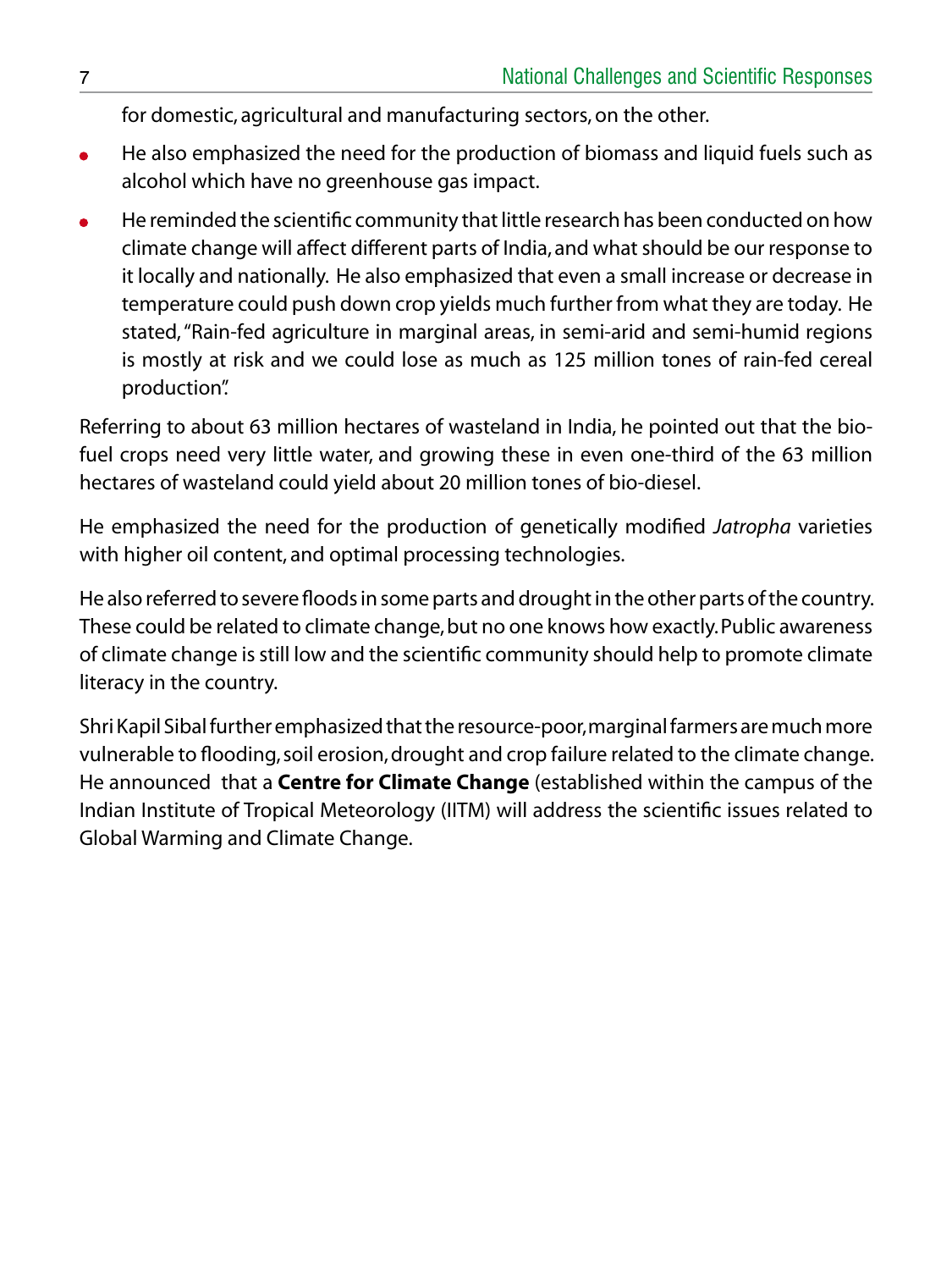### **III. Responses of the Scientific Community**

In response to the challenges raised by the Prime Minister and the Union Minister for Science, Technology and Earth Sciences, the scientific community came up with a few technological solutions, and also suggestions to the government for putting in place necessary policies and programmes on Food and Nutrition security, Gender justice and Gender equality, Water security, Biotechnology, Climate change and Sea level rise, Energy, Mass transportation. The Scientific Community also called for the building of an effective biosecurity system to avoid situations like the one now faced in West Bengal as a result of the Avian Influenza pandemic (H5N1 strain) devastating the poultry industry.

In as much as the bottom line of all the future human activities is sustainable development viz. reconciling development with conservation together with social, economic and gender equity in benefit sharing, the need for establishing and promoting '**Sustainability Science'** in the curricula of the Indian Universities was emphasized.

The scientific responses are briefly as follows:

#### **III – 1a. Enhancing agricultural productivity without accompanying ecological harm:**

At the 1968 Indian Science Congree held at Varanasi, Professor M.S. Swaminathan cautioned that environmental and ecological harm would inevitably result if agriculture involving the high-yielding varieties is practiced without adherence to the scientific principles governing soil health, irrigation and drainage, monoculture, genetic homogeneity and excessive application of inorganic chemical fertilizers and chemical pesticides. He had made these statements in his presidential address to the Agricultural Sciences session of the 55th Indian Science Congress, January 1968, Varanasi. Unfortunately, what he had feared came true by the 1990s, and the yield gains associated with the Green revolution have ceased. The increasing concern now is over the soil degradation, ground water and agrobiodiversity depletion. These led Professor M.S. Swaminathan to suggest ways and means to achieve **'productivity in perpetuity without accompanying ecological harm'**. He coined the term "Evergreen revolution" to denote this concept. Basically, it is eco-agriculture with diverse crops, farm animals, poultry, fish etc., with concurrent attention to strengthening the ecological foundations (viz. soil, water, biodiversity, renewable energy, etc).

It was therefore appropriate that a special Panel discussion on Evergreen revolution was held in the 95<sup>th</sup> Indian Science Congress.

On the basis of the discussions held, the Indian Science Congress recommends the Organization of a **National Farmer Participatory Research Network for an Ever-green Agricultural Revolution to** deal in an integrated way with the following eight aspects: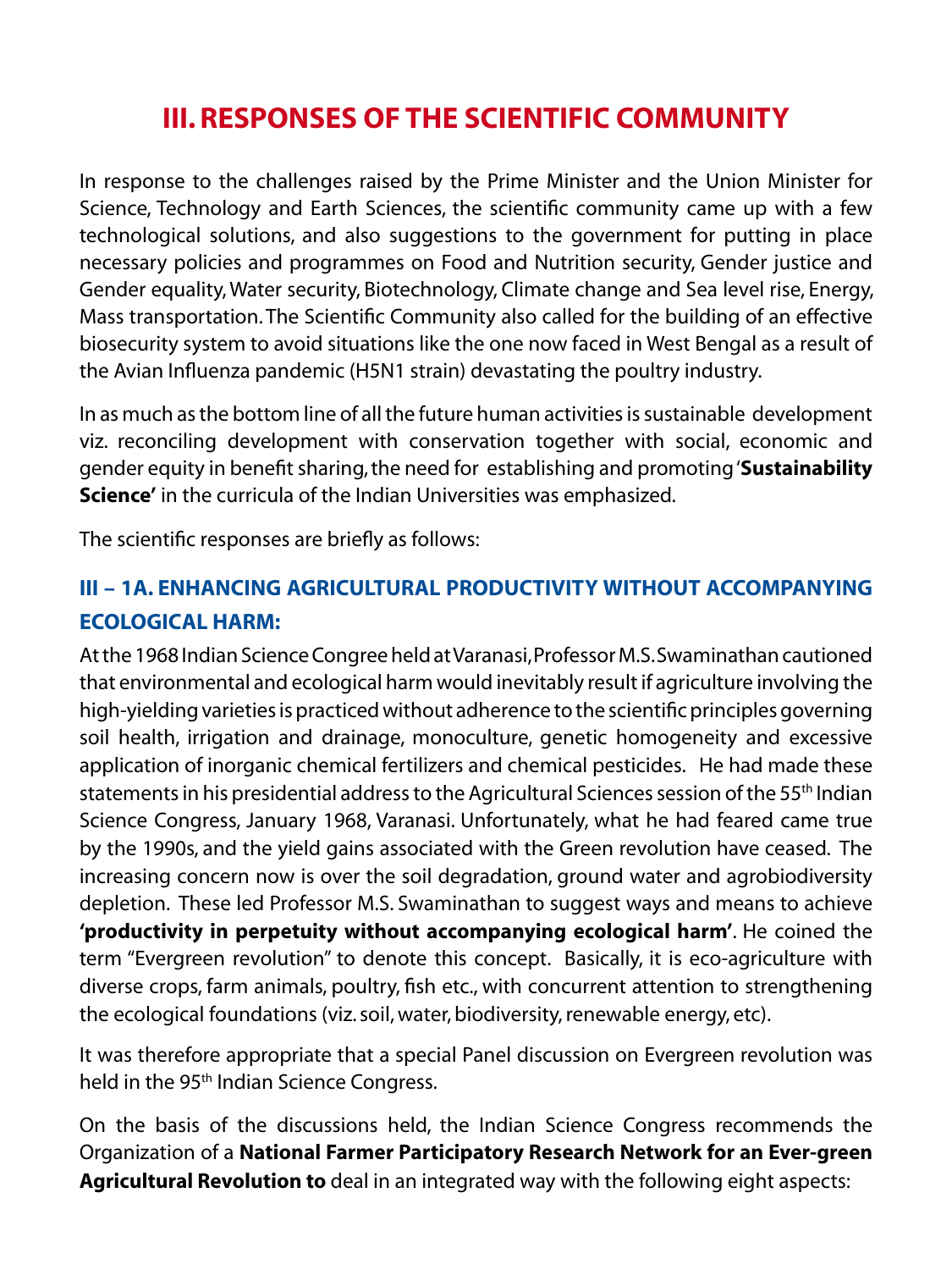- Integrated Gene, Soil Health and Pest Management  $\bullet$
- Higher factor productivity, with particular reference to water and nutrients
- Precision Farming and Conservation Farming Techniques
- Crop-livestock-fish integrated farming systems
- Bio-organic agriculture combining relevant features of organic farming and biotechnology, including the development of the biological software essential for sustainable agriculture
- Biomass utilization for adding economic value to every part of the biomass  $\bullet$
- Knowledge connectivity through internet-aided rural knowledge centers
- Social inclusion and gender equity must be the guiding principles and the aim should be to promote participatory research and knowledge management with farming families in the arid, semi-arid, coastal, hill, irrigated and island ecosystems.

The Evergreen revolution has been acclaimed as the only available option to achieve enough food production for feeding the growing millions of new mouths, while at the same time conserving the rest of life (E.O. Wilson 2002, The Future of Life, Knoff Publishing Co., New York). The National Participatory Research Network should bring together appropriate Agricultural, Veterinary and Fisheries Universities as well as IITs, ICAR and CSIR institutions, Womens' Universities and Home Science Colleges and Farmers' Organisations. This should be a PAN-scientific organizations' effort involving ICAR, CSIR, DBT, DST, ISRO, DAE, Dept. of Earth Sciences, ICSSR and UGC.

#### **III-1b. Food and Nutrition Security**

The proposed ever-green revolution will ensure the **availability** of food, but that alone does not provide food and nutrition security at the individual level. Detailed analyses reveal that people should have work (economic **access**) to purchase the food. Equally important is clean drinking water to facilitate physiological **absorption** of the ingested food. Contaminated water results in enteric diseases (dysentery, diarrhea, etc.). The economic access for millions of rural poor in a predominantly agricultural country must come from **on-farm** and **non-farm** eco-enterprises. The transformation of the Green Revolution into Evergreen revolution in millions of small and marginal farms (0.5 to 1.5 ha) and integrating this with the local resources-based ecotechnologies for ecoenterprises with market linkages is the pathway.

Reducing malnutrition in India requires a holistic approach, including promoting nutrition and health education, mobilizing the community and local governance, improving drinking water, sanitation and hygiene, strengthening ICDS, Public Distribution Systems and Mid Day meals schemes (through improved monitoring and accountability) and special attention to adolescent girls, pregnant women and children under the age of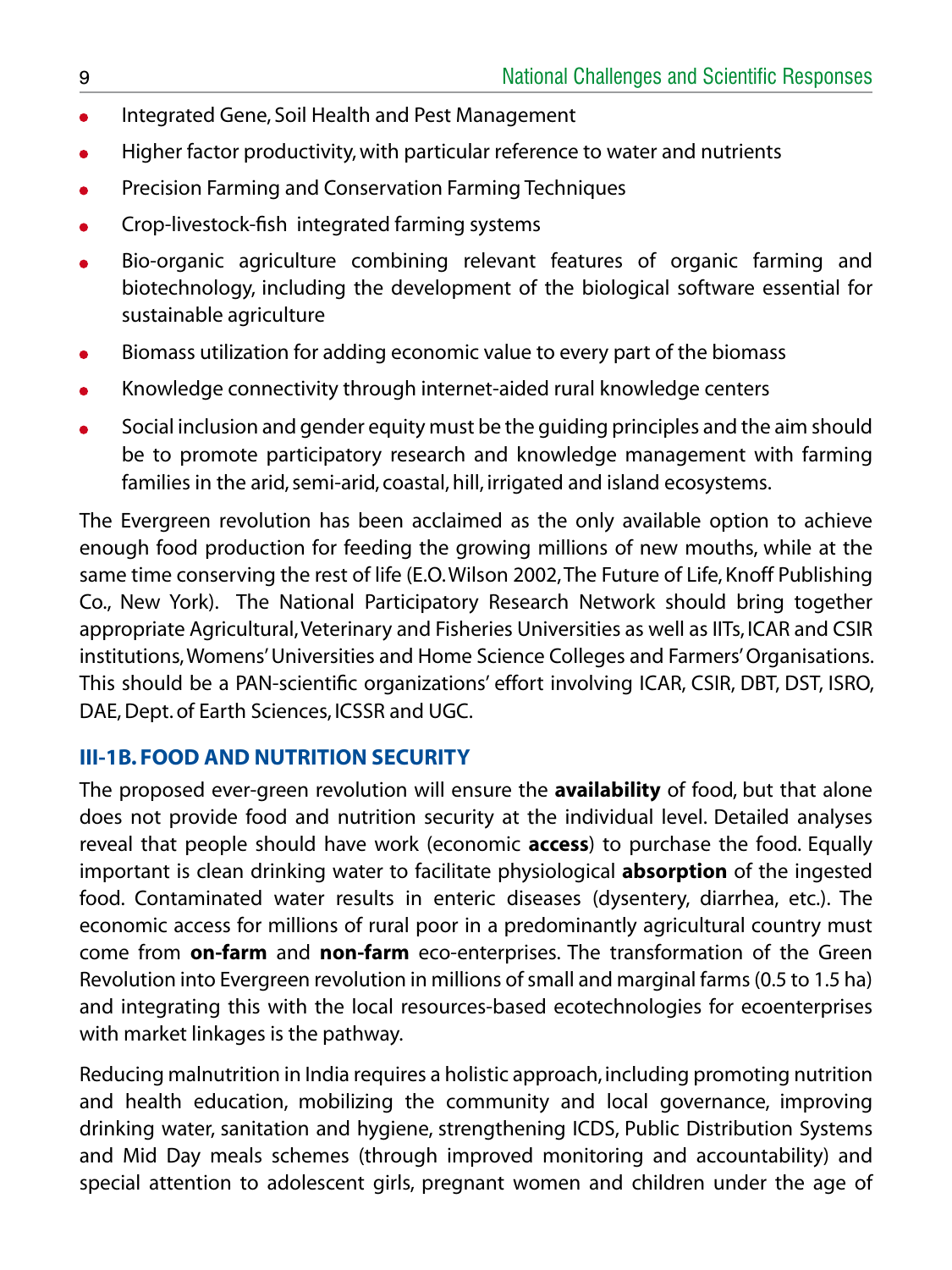two. Appropriate horticultural remedies should be promoted to overcome the nutritional maladies prevailing in different parts of the country.

III-1c. Sustainable food and nutrition security has other dimensions as well. The impending death due to starvation of thousands of Pashmina goats in Ladakh illustrates just one of these aspects. In order to guard humans and the cattle against hunger arising from seasonal food and fodder shortages respectively, the concept of Food, Fodder and Water banks had been proposed by Professor M.S. Swaminathan in the 1990s. In fact, this concept has been operationalised by the M.S. Swaminathan Research Foundation in several villages of Orissa and Tamil Nadu. The Kashmir Pashmina goats would not have to die of starvation had there been 'fodder banks' in the area. Similarly, in the Kuttanad (an unique wetland ecosystem in Kerala), sustainable agro-ecosystem management is recommended based on an integrated rice-fish farming system.

III-1d. Sustainable food security also requires an effective Biosecurity umbrella to check, control and prevent the entry of harmful, invasive organisms into the country. This issue has been dealt in detail in the Fourth Report of the National Farmers' Commission. It has recommended that there is an urgent need to setup a **National Agricultural Biosecurity System**. Eternal vigilance is the pathway to sustainable food security. The recent havoc caused by the H5N1 strain of Avian Influenza serves as a wake-up call.

#### **III-2. GENDER JUSTICE AND GENDER EQUALITY**

Agriculture provides 57 percent of India's total employment and 73 percent of India's rural employment. Of these, women constitute 73 percent of the agricultural workforce. Agriculture is getting increasingly feminized, in view of the growing migration of men belonging to small and marginal farmer and landless labour families to urban areas, seeking alternative livelihoods because of the uneconomic nature of small scale farming particularly in rain-fed areas lacking assured irrigation. The entire burden of subsistence farming and associated poverty falls on the shoulders of women whose responsibilities of child rearing, house keeping, income earning and providing food to the household members are already immense. Thus the Mahila Kisans (women farmers) not only suffer from a multiple burden on their time but also face many constraints in their day to day work on and off farms due to lack of support services. **The future of Indian agriculture as well as food security will depend on the skills, technological, financial and managerial empowerment of rural and tribal women farmers**.

Today, the modern technology enables linking widely remote regions. Taking advantage of the Video-Conferencing facilities provided by the Indian Space Research Organization (ISRO), the M.S. Swaminathan Research Foundation (MSSRF) organized the First National Virtual Congress of Mahila Kisans during the 95th session of the Indian Science Congress. The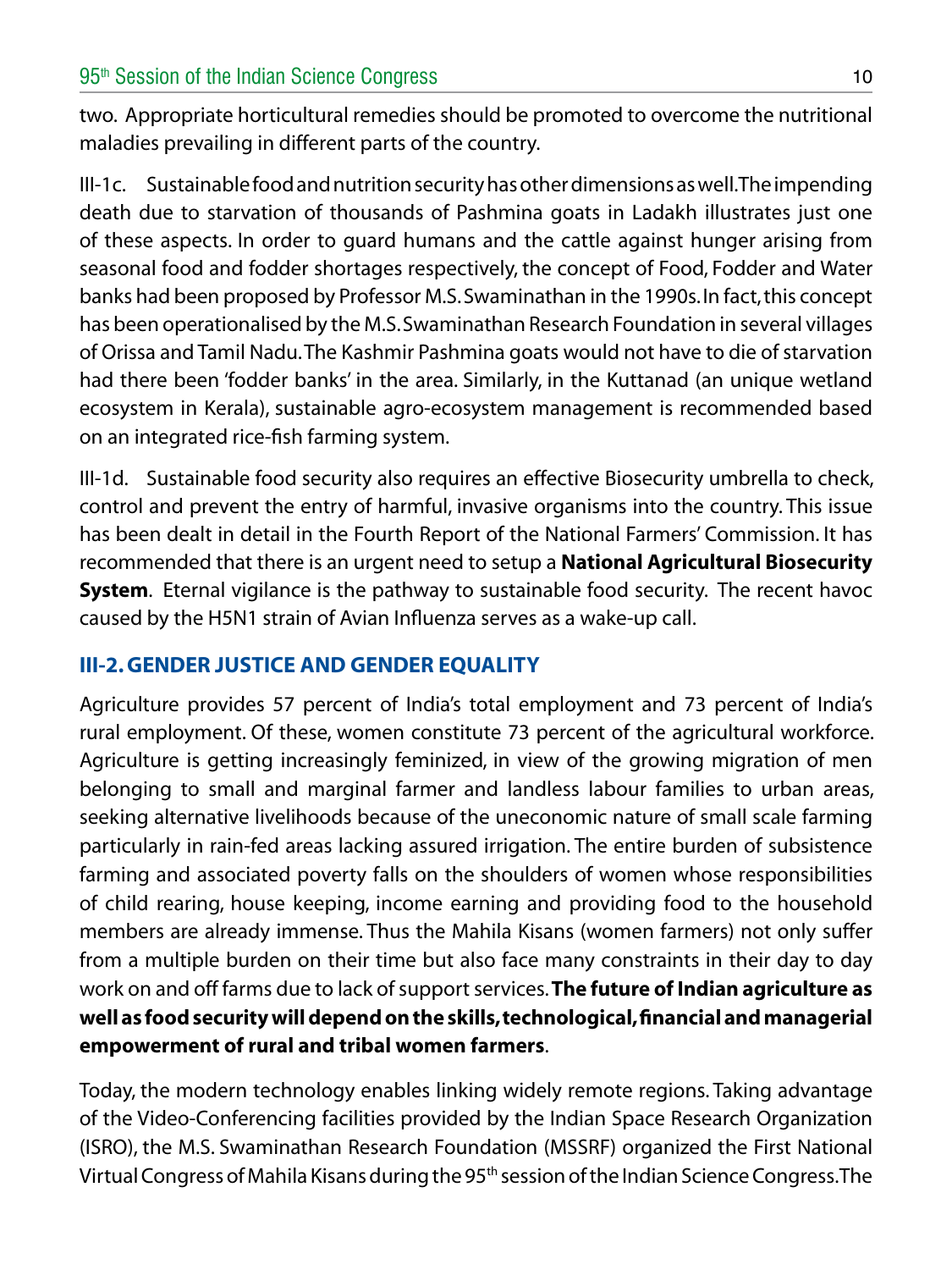Mahila Kisans from Pokhran (Rajasthan), Koraput (Orissa), Wyfad and Yavatmal of Vidarbha (Maharastra), Thirivaiyaru (Tamil Nadu) and Moosapet (Andhra Pradesh) together with the knowledge hub of the MSSRF brought out the problems faced by them, those common to all, and also some of which were region-specific. They also expressed how their problems could be eased. Based on these, the following 9-point Charter for Mahila Kisans emerged:

- **1. Title to Land:** Joint Pattas are absolutely essential for Mahila Kisans to get access to Kisan Credit Cards and institutional credit.
- **2. Right to Credit,** both individuals and to women self-help groups (SHGs), and to insurance: New insurance schemes should be started for Mahila Kisans to cover them from occupational hazards, like leptosporosis infection in paddy fields.
- **3. Support services like crèches, anganwadis,** etc. to take into account the multiple burden on a woman's time, such as child rearing, home keeping and income earning activities.
- **4. Access to quality inputs** like seeds, organic and mineral and bio-fertilizers, extension advice, etc. at the right time and place.
- **5. Training and Capacity building** and imparting quality, genetic, trade and legal literacy; engendering the curricula of agricultural, veterinary and fisheries universities and Krishi Vigyan Kendras. The agricultural university movement will be 50 years during 2008 and it will be appropriate that the gender dimensions are mainstreamed in the curricula.
- **6. Jal Swaraj or water security for irrigation and domestic needs** through training in water harvesting, aquifer recharge and more income per drop of water techniques.
- **7. Meeting the needs of mixed farming,** involving crops, livestock, fish and trees; special attention to fodder and feed in the case of livestock, and to seed and feed in the case of aquaculture; appropriate post-harvest technologies for processing, storage, transport and marketing.
- **8. Assured and remunerative marketing;** linking Mahila Kisans to markets, ensuring fair price and timely payment; provision of rural godowns and warehousing facilities; training in safe storage and in sanitary and phyto-sanitary measures.
- **9. Reduction in drudgery and enhancing income per hour of work;** Farm implements, which can help to enhance work efficiency and reduce drudgery, are urgently needed. Traveling Exhibitions and Knowledge on the Wheels programmes may be organized to familiarize Mahila Kisans with the gender sensitive implements available in Agricultural Universities, ICAR insititutions, IITs and KVKs.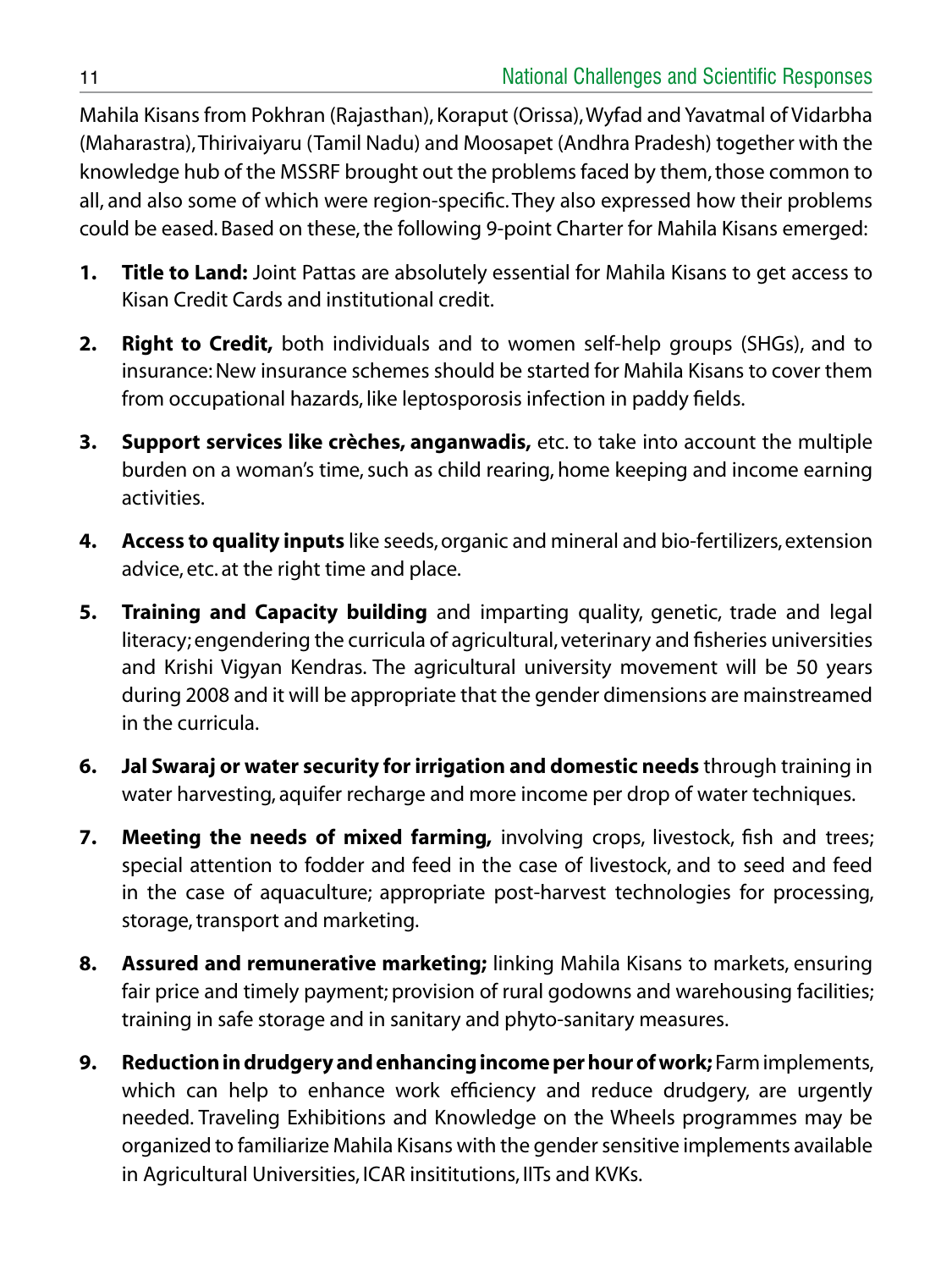The Science Congress recommends that a National Network on **"Science for Women in Agriculture"** may be organized by DST in collaboration with ICAR and other scientific organizations. This Network can bring together all appropriate organizations to empower women in agriculture with appropriate technology, training, techno-infrastructure and trade linkages.

#### **III-3. Water Security for agricultural and domestic needs: Jal Swaraj**

The per capita water availability has decreased from 5000 cubic meters in 1950 to about 2000 cubic meters in 2006. It is estimated that it would further get reduced to about 1500 cubic meters by 2025. The conflicts over water resources are growing. Besides the rapidly decreasing water availability for agricultural purposes, the water quality in many parts has deteriorated. With the help of modern biotechnology, less water requiring and more efficient water-utilizing crop plants could be developed. Concurrently, low cost desalination of water, rain water harvesting and drip irrigation technologies should be developed. However, for all these to be quite effective, a comprehensive policy regarding the conjunctive use of surface water and ground water resources must be immediately put in place. This policy must specify the range of proportion of utilization of these sources depending on the objective situation at ground. A national movement for more crop and income per drop of water and per drop of diesel should be launched.

#### **III-4. Climate Change and Sea Level Rise**

The Indian Science Congress noted the concerns expressed by both the Prime Minister and the Union Minister for science and technology over the adverse impact of climate change and sea level rise particularly on agriculture, food and livelihood security in a predominantly agrarian country. Further, India has a long coastline of about 7600 km, and sea water intrusion would not only impede the already poor drainage of surface water, but also cause salinization of the coastal soils and aquifers. The scientific community therefore urgently calls for

- Vulnerability analysis and identifying hotspots; an assessment of the climate change induced risks should be a part of a broad based Vulnerability and Capacity Assessment (VCA). The government in partnership with other national institutions and regional NGOs can initiate such activities.
- With an increasing frequency and destructive potential of the hydro-meteorological  $\bullet$ disasters, the resilience of the farming and fishing communities needs to be substantially enhanced. In order to achieve this goal, the planning and activities of disaster preparedness should be integrated with the principles, tools and approaches of sustainable development.
- An integral approach to ensure sustainable agriculture in spite of detrimental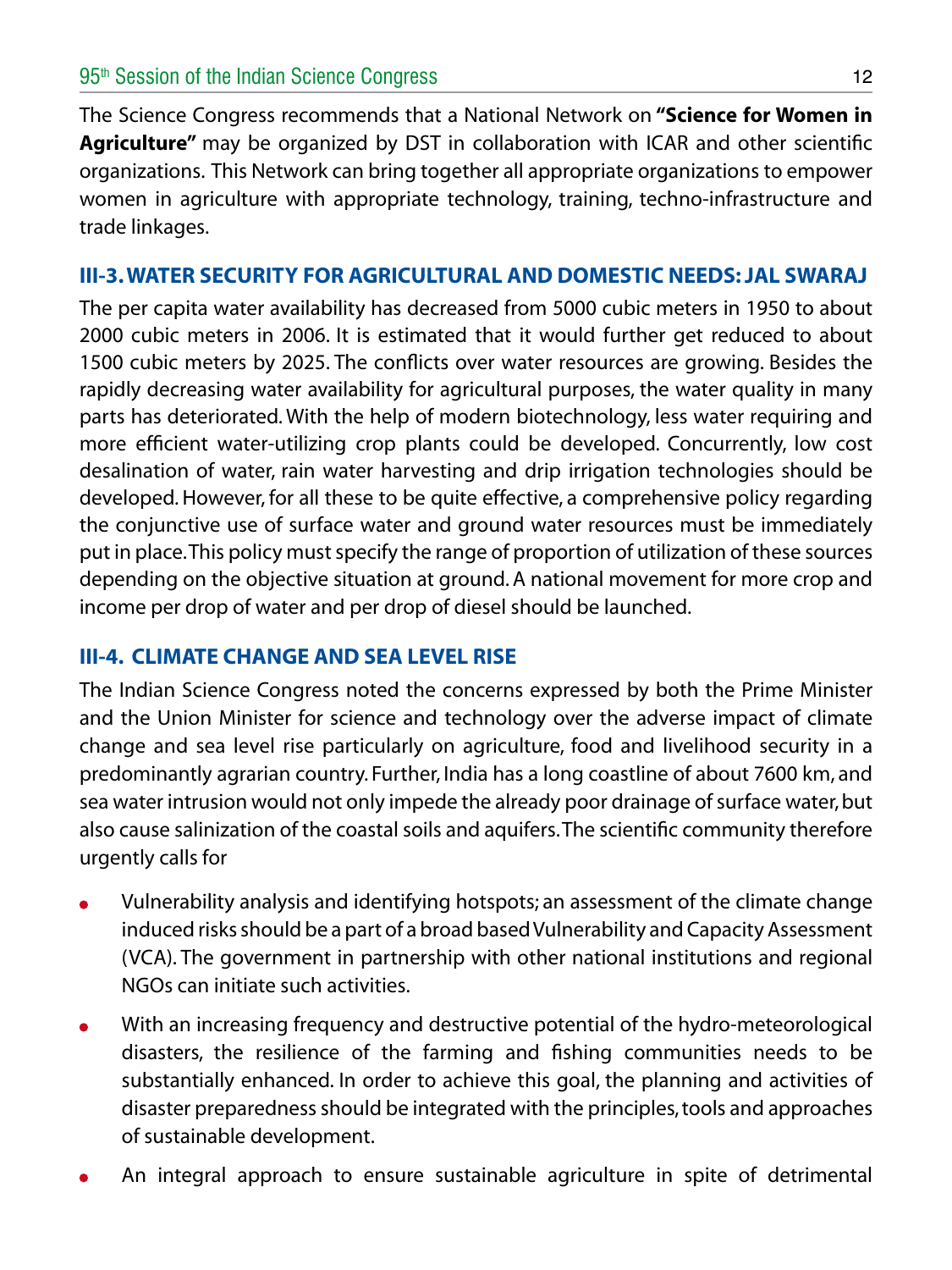consequences of climate change and sea level rise is to provide genetic shielding to coastal crops with salinity, submergence and drought tolerance. The role of recombinant DNA technology is emphasized. Also, crops with higher harvest index (the fraction the total plant material that is consumable / marketable) will keep the production under the irrigated conditions quite efficient.

- The panel recommends that in order to achieve an effective climate management, it is essential to develop appropriate methods for dissemination of knowledge and information at the grass root level. In this context, it would be appropriate to train *one male and one female member in each Panchyat* of India's villages *as climate managers*.
- There is also a need to organize *National Consortium for the Scientific Management of Climate Change* with senior representatives of all the major scientific organizations such as DBT, DST, CSIR, ICAR, ICMR, ICSSR, the Ministry of Earth Sciences, Indian Meteorological Department, UGC etc. This will be the PAN Scientific Organization.

#### **III-5. Biotechnology and Human Well Being:**

The contributions of biotechnology in India towards genetic shielding of crops against biotic and abiotic stresses, genetic fortification of cereals with micronutrients and vaccines for healthcare are already significant. Further, noteworthy achievements in the near future are almost certain. However, identifying priority areas to accelerate the social benefits particularly for economic development and rural livelihoods is now quite essential.

- A process of decision making that safeguards both human health and environment should guide both the research and application in biotechnology**. A scientific, rigorous, transparent and efficient regulatory mechanism for biosafety evaluation and release system** / **protocol** is quite necessary for achieving the multiple benefits of biotechnology.
- With the rapid growth in the R&D efforts in biotechnology, **a statutory and**   $\bullet$ **autonomous National Biotechnology Regulatory Authority (NBRA)** is the urgent need of the hour.

#### **III – 6. Energy Generation and Utilization:**

Energy plays a key role in achieving the goals of sustainable development and poverty alleviation. India is faced with the formidable task of meeting the increasing (domestic and industrial) demand for energy. The effort should be to enhance supply and to use resources available in an optimal and economical manner and on the demand side we should look at ways to save energy. Technological advances can contribute significantly to this process. The process of manufacturing should aim at cutting down on energy consumption at every stage. There is an urgent need for manufacturing energy efficient gadgets.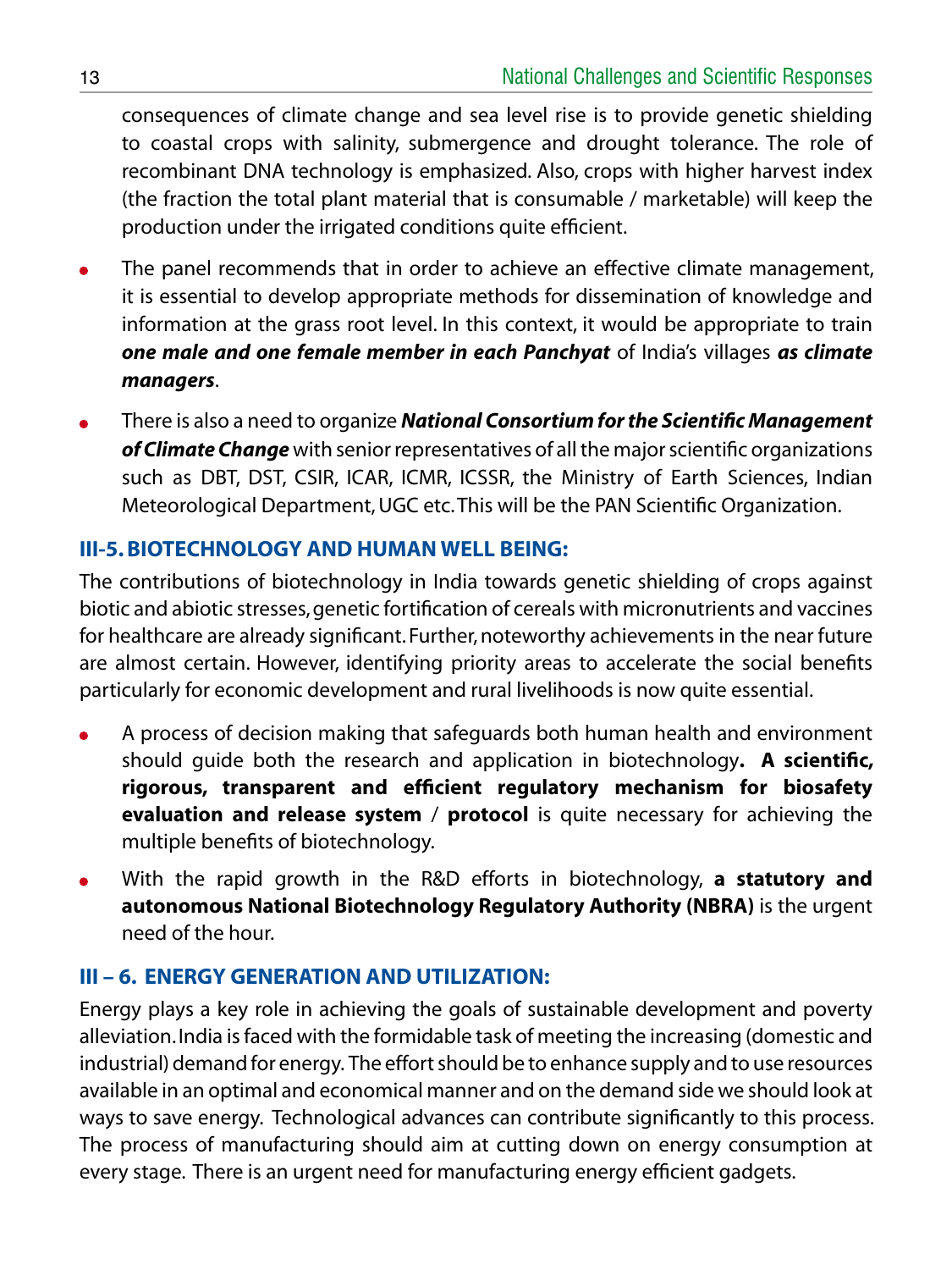#### 95<sup>th</sup> Session of the Indian Science Congress 14 and 200 methods 14 and 200 methods 14 and 200 methods 14 and 200 methods 14 and 200 methods 14 and 200 methods 14 and 200 methods 14 and 200 methods 14 and 200 methods 14 an

Increasing the generation of renewable 'clean' energy and also enhancing the energy use efficiency are important for our development. Our own policies should focus on promotion of energy efficiency, increasing the share of renewable energy and changing the fuel mix. Fossil fuels will continue to play a dominant role in the energy mix in the decades to come. The development and use of advanced and cleaner fossil fuel technologies should be increased, including a renewed focus on energy diversification and efficiency.

Promoting research and development in the field of various energy technologies particularly with regard to renewable energy is urgently needed for the sustainable energy security of our country.

We must educate our people that energy is a resource that needs to be used judiciously. There are multiple requirements for energy and all citizens have a duty not to waste this precious resource.

The rising cost of fossil fuel, the substantial contribution of automobile exhaust to greenhouse gases leading to global warming and the menacing levels of traffic congestions in almost all the major Indian cities clearly warrant an immediate national policy, and accelerated implementation of mass transport systems as are found in European cities, Japan etc. In cities like Chennai, the ground water mined for domestic use is transported by tankers, instead of pipelines. The "wake-up call" is that the urban infrastructure development should be based on a comprehensive 'systems approach' that integrates efficient management of providing clean drinking water, disposal of sewage, mass public transportation, use of solar energy for street lighting, etc. Appropriate R & D to achieve better control over the problems in this sector will be prudent.

#### **III- 7. Mass Transportation:**

The Prime Minister's concern over the chaotic transport system in the Indian metros is readily understandable. The growing number of private transport in the Indian cities and towns is fraught with chaos and congestion of roads, increase in fatal road accidents, generation of Greenhouse gases, heavy drainage of fossil fuels and the precious foreign exchange to import these.

Firstly, the scope for reducing all these deleterious aspects could be greatly minimized taking advantage of the **21st century work culture**. The computer and satellite-based modern communication system provides the way to execute the work, and transact business while sitting at home. This greatly reduces pressure on fuel and roads.

Secondly, effective and rapid mass transportation systems viz. fuel-efficient trailer buses, metro trains should be put in place so that large numbers of commuters will take to these and reduce use of private vehicles.

Thirdly, new innovations (e.g.nano automobiles) that occupy less space, more-fuel-efficient and eco-friendly also are quite essential.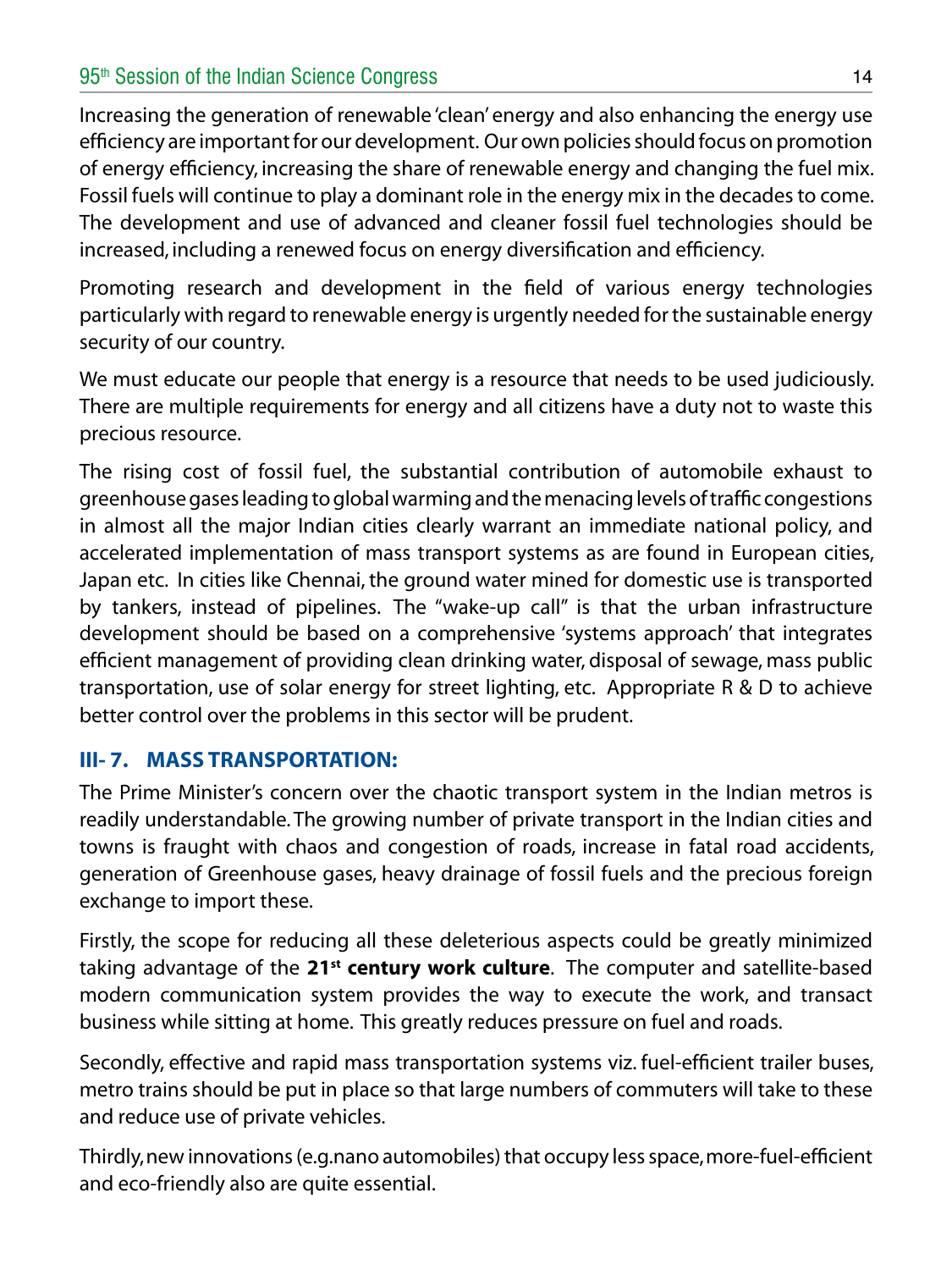The present chaotic and absolutely unacceptable conditions of traffic in the Indian metros should be taken as 'wake-up' call, and the central and the state governments should initiate immediate action in order to avoid steep rise in the pollution levels, and accidents killing millions of road users annually.

#### **III. 8 Biofuels:**

With the escalating cost as well as depletion of fossil fuel resources, there is growing interest in bio-energy resources. Biofuels represent the photosynthetic pathway to sustainable energy security. The ongoing food versus fuel debate in relation to land use, can be avoided **if national bioenergy policies are based on concurrent attention to food, environment, livelihood and energy security**. Food occupies the first position in the hierarchical needs of human beings and hence nothing should be done to undermine food security. A pro-nature, pro-poor, pro-women and pro-livelihood orientation is essential for promoting an environmentally and socially sustainable biofuels programme. The programme should be supported with appropriate technologies, techno-infrastructure, training and trade linkages.

#### **III- 9. Sustainability Science:**

The purpose of emphasis on the word "Sustainability" is to manage for a longer lease of existence of humans on the planet Earth which now is at the crossroads. The way forward to achieve this goal is to manage the Earth's resources in a manner that our future generations will also be left with these for their own needs and development. Promoting the goal of sustainability, in turn requires the emergence and development of the new field of **sustainability science**. It seeks to improve on the significant, but still limited, understanding of nature- society interactions gained in the recent decades. Hence, Professor M.S. Swaminathan aptly described it as "**action education**" (i.e. developing educational material based on field experience and experiments). Naturally, it requires new styles of institutional organizations, to foster and support interdisciplinary research over the long term, to build capacity for such research and to integrate such research in integrated systems of research planning, assessment and decision support. There is urgent need to involve multidisciplinary scientists, practitioners, and other stakeholders, in setting priorities, creating new knowledge, evaluating its possible consequences, and testing it in action, as part of the activities in the new field of sustainable science.

This Action Education or the sustainability science is, a multidisciplinary and multisectoral study of development processes focused on the conservation and integrity of the ecosystems.

Besides education and training, the principles of sustainability should be integrated in every facet of our day to day life.